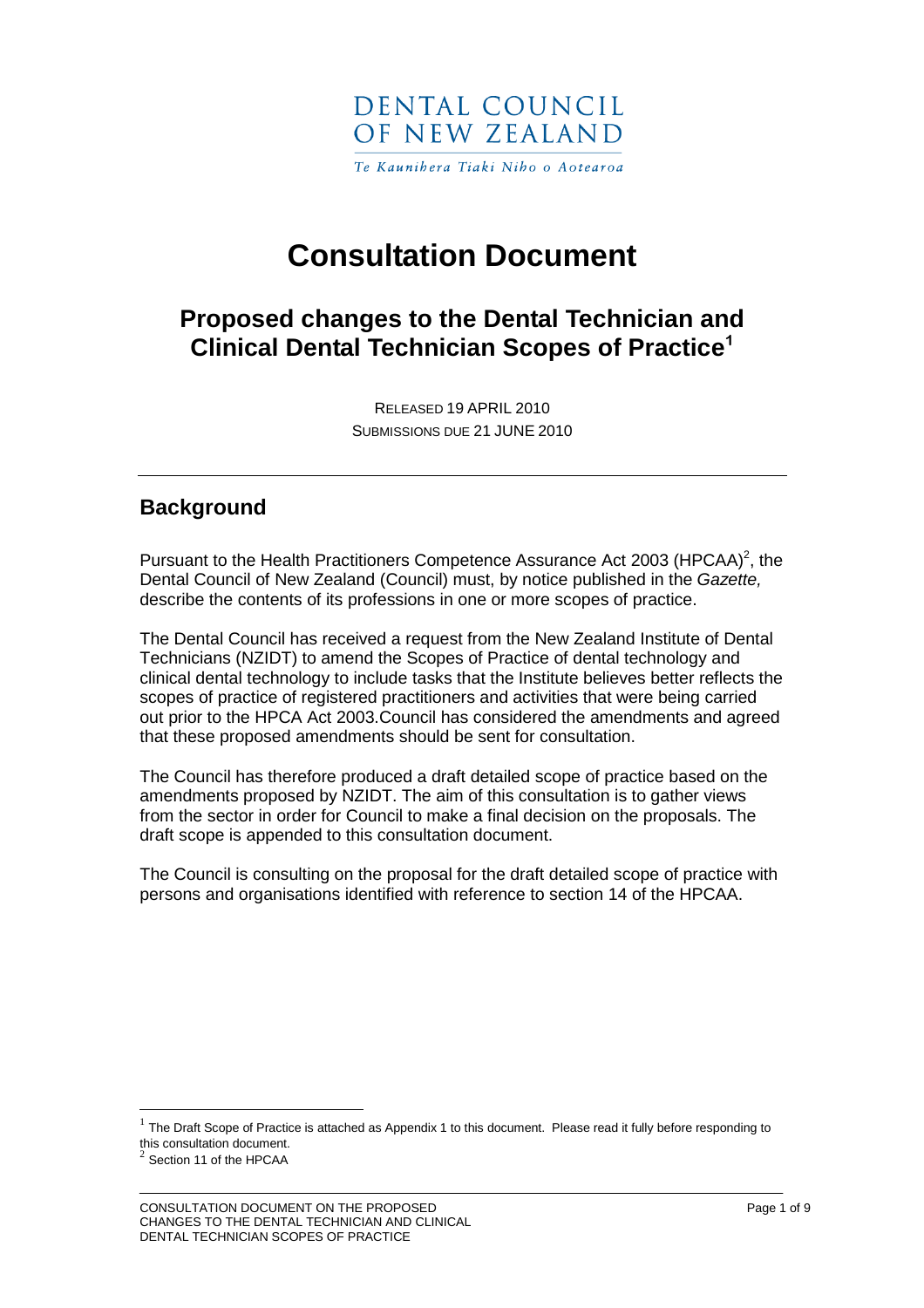#### **Discussion/Consultation points**

#### **1. Detailed Scope for Dental Technology Practice**

It is proposed the Detailed Scope for Dental Technology Practice include:

• undertake shade taking and shade checking, which may include the removal of a pre-loosened temporary crown and try-in of the permanent crown as prescribed by dentists or dental specialists

It is proposed that this addition will better serve patients by enabling an accurate shade selection.

In order to ensure public safety it is proposed that the following statement is included in the Dental Council Code of Practice – The Practice of Dental Technology and Clinical Dental Technology and the working relationship within the Practice of Dentistry be made:

"The removal of a pre-loosened temporary crown and try-in of a permanent crown may only be undertaken under the prescription of and prior to the final fitting by, a dentist or dental specialist. The referring dentist or dental specialist must include clear written procedures, which the technician must follow. The dental technician must comply with the Council Codes on cross-infection control, patient consent and patient records when undertaking this task."

**The Council invites your comments on the following:**

- **a) Do you agree/disagree with the addition of shade taking and shade checking to the dental technology detailed scope of practice?**
- **b) Do you agree/disagree that the restrictions on the removal of a pre-loosened temporary crown and try-in of a permanent crown and the required relationship between a dental technician and dentist/dental specialist adequately protect the public?**

#### **2. Detailed Scope for Clinical Dental Technology Practice**

The following addition to the scope is proposed.

• taking impressions, relining and undertaking other non-invasive clinical procedures involved in the construction of removable complete and partial root/tooth overdentures subject to the patient having obtained an Oral Health Certificate from a dentist or dental specialist, and prior to the final fitting by a dentist or dental specialist

The underlined addition to the existing activity is to clearly identify this requirement in order to ensure public health and safety.

CONSULTATION DOCUMENT ON THE PROPOSED **CONSULTATION DOCUMENT** OF THE PROPOSED CHANGES TO THE DENTAL TECHNICIAN AND CLINICAL DENTAL TECHNICIAN SCOPES OF PRACTICE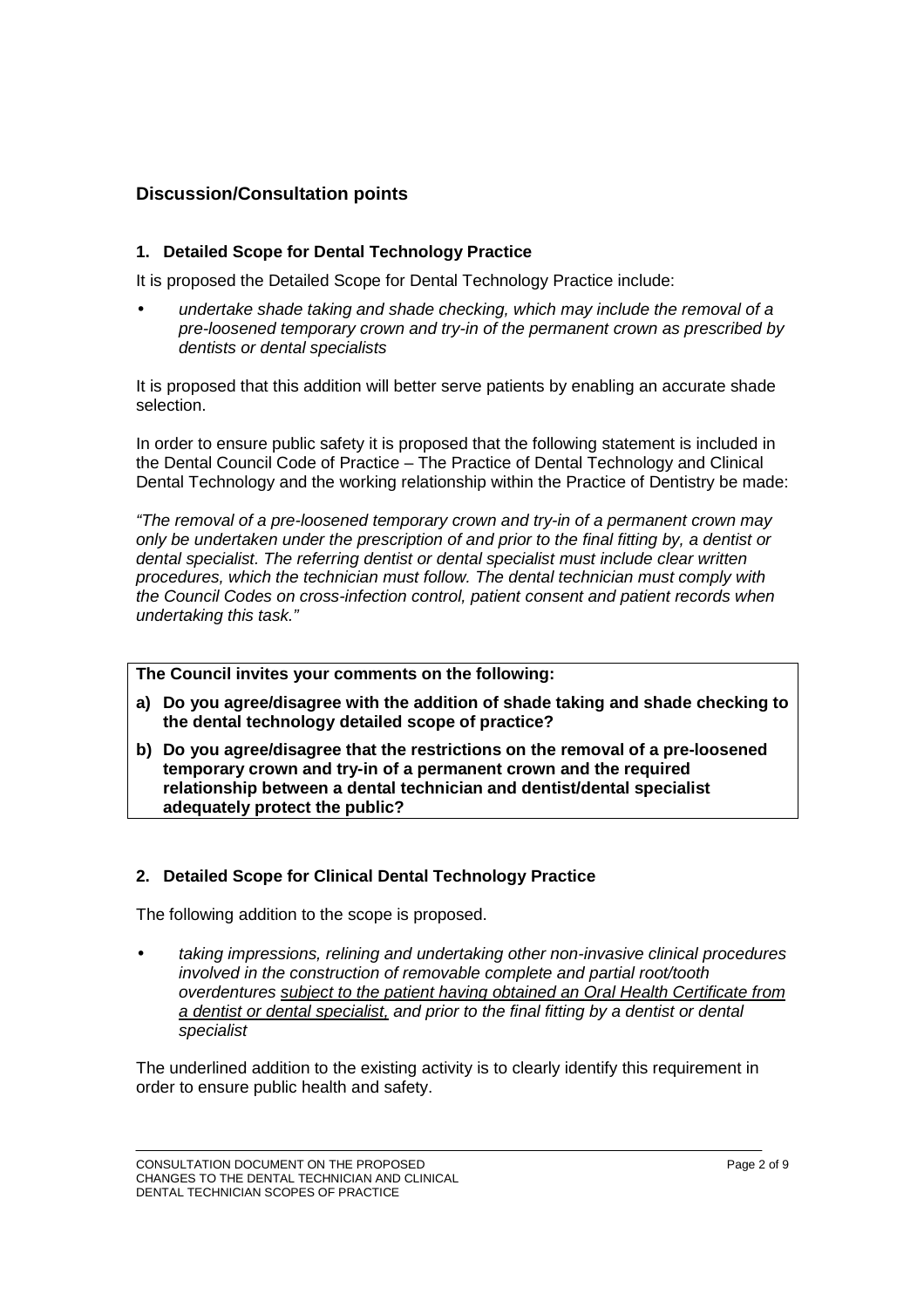#### **The Council invites your comments on:**

**c) Do you agree/disagree with the additional requirement for an Oral Health Certificate to the existing activity "taking impressions, relining and undertaking other non-invasive clinical procedures involved in the construction of removable complete and partial root/tooth overdentures"?** 

Additionally, it is proposed to include the following activities:

- taking impressions and undertaking other non invasive clinical procedures involved in the construction of removable complete and partial implant overdentures on the prescription of, and prior to the final fitting by, a dentist or dental specialist. This does not include removal or placement of abutments, such as healing, temporary or permanent, or impression copings. The clinical procedures associated with this activity may only be undertaken if the clinical dental technician has established a formal professional relationship with a dental team that must include a dentist or dental specialist.
- repairing removable, complete and partial implant overdentures prescribed and fitted by a dentist or dental specialist and appropriate referral when indicated. The clinical procedures associated with this activity may only be undertaken if the clinical dental technician has established a formal professional relationship with a dental team that must include a dentist or dental specialist.
- relining removable complete and partial implant overdentures on the prescription of, and prior to the final fitting by, and dentist or dental specialist. The clinical procedures associated with this activity may only be undertaken if the clinical dental technician has established a formal professional relationship with a dental team that must include a dentist or dental specialist.

These implant treatment tasks reflect similar techniques involved in the teeth/root overdenture tasks and as such fall into the skill set of registered clinical dental technicians. The tasks only relate to where there are existing implant abutments and do not involve techniques such as fixture head impressions. The restrictions and required professional relationships are intended to protect patient health and safety.

**The Council invites your comments on the following:**

- **d) Do you agree/disagree with the removable complete and partial implant overdentures addition to the scope of practice?**
- **e) Do you agree/disagree that the restrictions on the non invasive clinical procedures involved in the construction, repair, relining or of removable complete and partial implant overdentures and the required relationship between a dental technician and dentist/dental specialist adequately protect the public?**

Thank you for considering this consultation document. Please note that submissions must be received at the Dental Council Secretariat no later than Monday, 21 June 2010.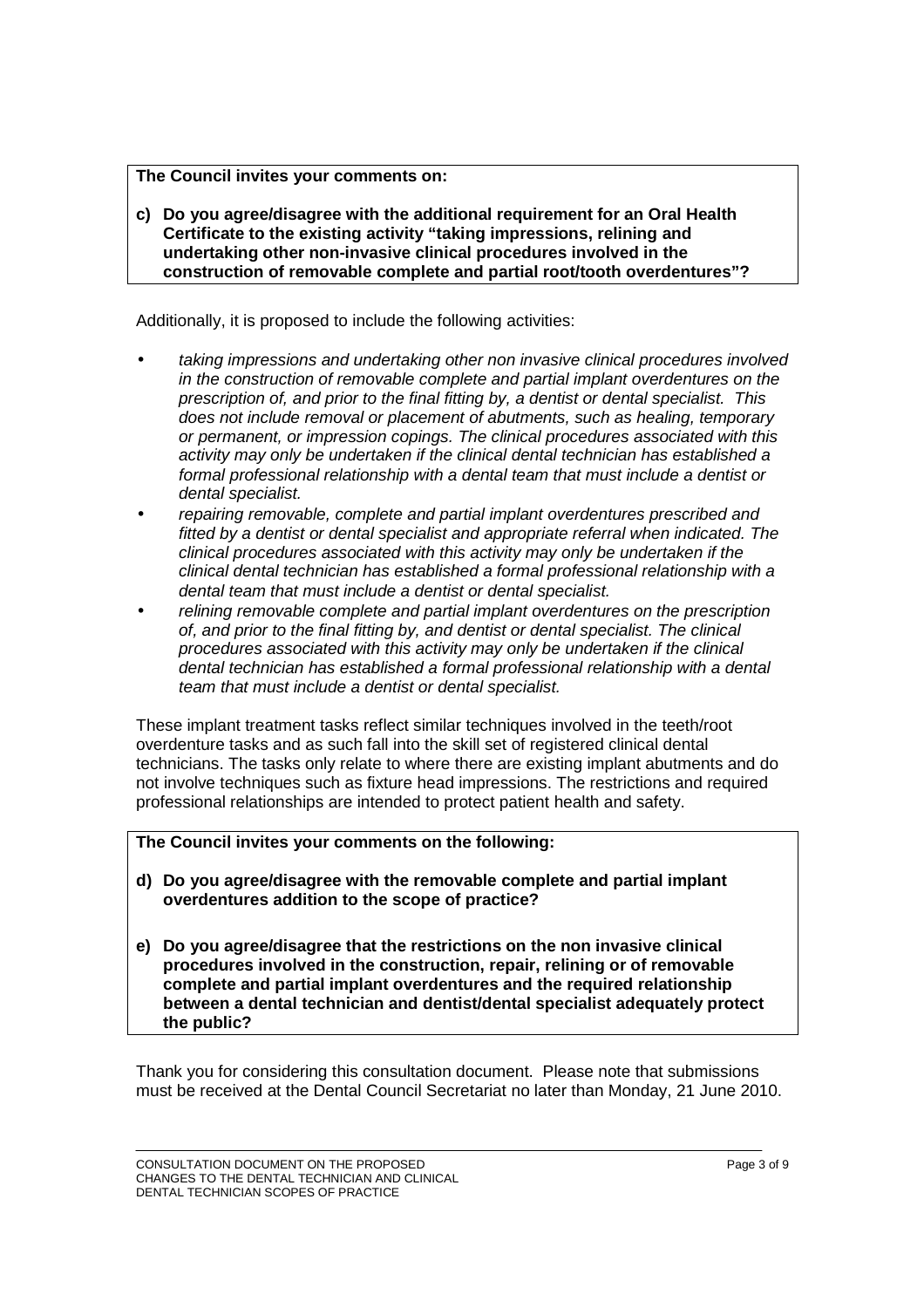#### **Summary of Consultation questions**

**The Council invites your comments on (please provide reasons for your response where possible):** 

- **a) Do you agree/disagree with the addition of shade taking and shade checking to the dental technology detailed scope of practice?**
- **b) Do you agree/disagree that the restrictions on the removal of a pre-loosened temporary crown and try-in of a permanent crown and the required relationship between a dental technician and dentist/dental specialist adequately protect the public?**
- **c) Do you agree/disagree with the additional requirement for an Oral Health Certificate to the existing activity "taking impressions, relining and undertaking other non-invasive clinical procedures involved in the construction of removable complete and partial root/tooth overdentures"?**
- **d) Do you agree/disagree with the removable complete and partial implant overdentures addition to the scope of practice?**
- **e) Do you agree/disagree that the restrictions on the non invasive clinical procedures involved in the construction, repair, relining or of removable complete and partial implant overdentures and the required relationship between a dental technician and dentist/dental specialist adequately protect the public?**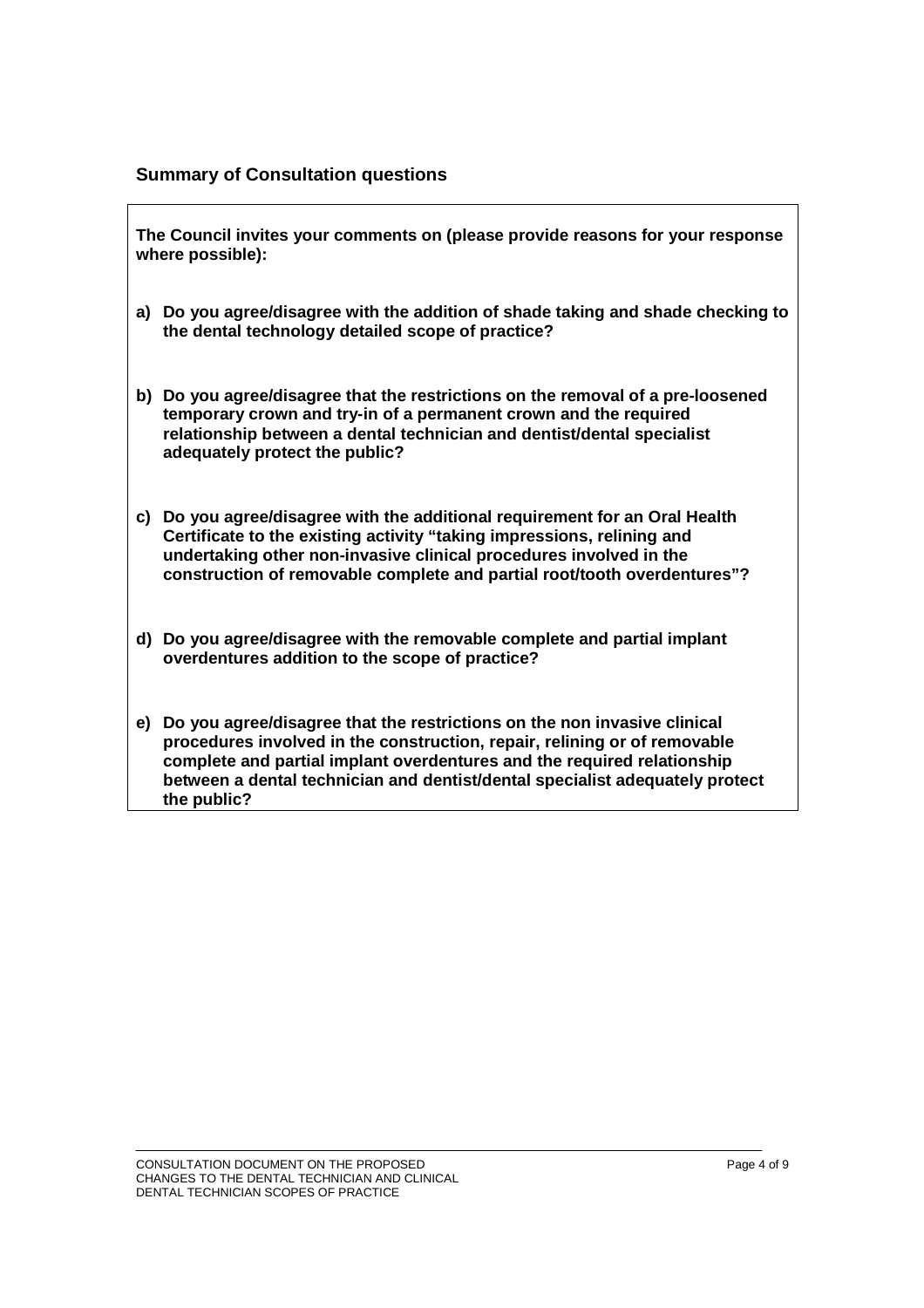# **Dental Council of New Zealand Health Practitioners Competence Assurance Act 2003**

# **Notice of Scopes of Practice and Prescribed Qualifications**

**Issued by the Dental Council pursuant to sections 11 and 12 of the Health Practitioners Competence Assurance Act 2003** 

#### **Dental Technicians**

#### **Scope for Dental Technology Practice**

The scope of practice for dental technicians is set out in the documented "Detailed Scope for Dental Technology Practice" produced and published from time to time by the Dental Council of New Zealand.

Dental Technology practice is a subset of the practice of dentistry, and is commensurate with a Dental Technician's approved education, training and competence.

It involves processes and procedures associated with the design, manufacture and repair of fixed and removable oral and extraoral appliances and prostheses prescribed by a practising dental specialist, dentist, clinical dental technician, medical practitioner or other practising health practitioner.

The working relationship between dental technicians and prescribing practising health practitioners is set out in the Dental Council Code of Practice – The Practice of Dental Technology and Clinical Dental Technology and the working relationship within the Practice of Dentistry.

#### **Detailed Scope for Dental Technology Practice**

The Dental Council of New Zealand defines the practice of Dental Technology as processes and procedures associated with the design, manufacture and repair of fixed and removable oral and extraoral appliances and prostheses prescribed by a practising dental specialist, dentist, clinical dental technician, medical practitioner or other practising health practitioner.

This involves:

• selection of appropriate dental materials for the design, manufacture and repair of fixed and removable oral and extraoral appliances and prostheses prescribed by a practising dental specialist, dentist, clinical dental technician, medical practitioner or other practising health practitioner

CONSULTATION DOCUMENT ON THE PROPOSED **CONSULTATION DOCUMENT** OF THE PROPOSED CHANGES TO THE DENTAL TECHNICIAN AND CLINICAL DENTAL TECHNICIAN SCOPES OF PRACTICE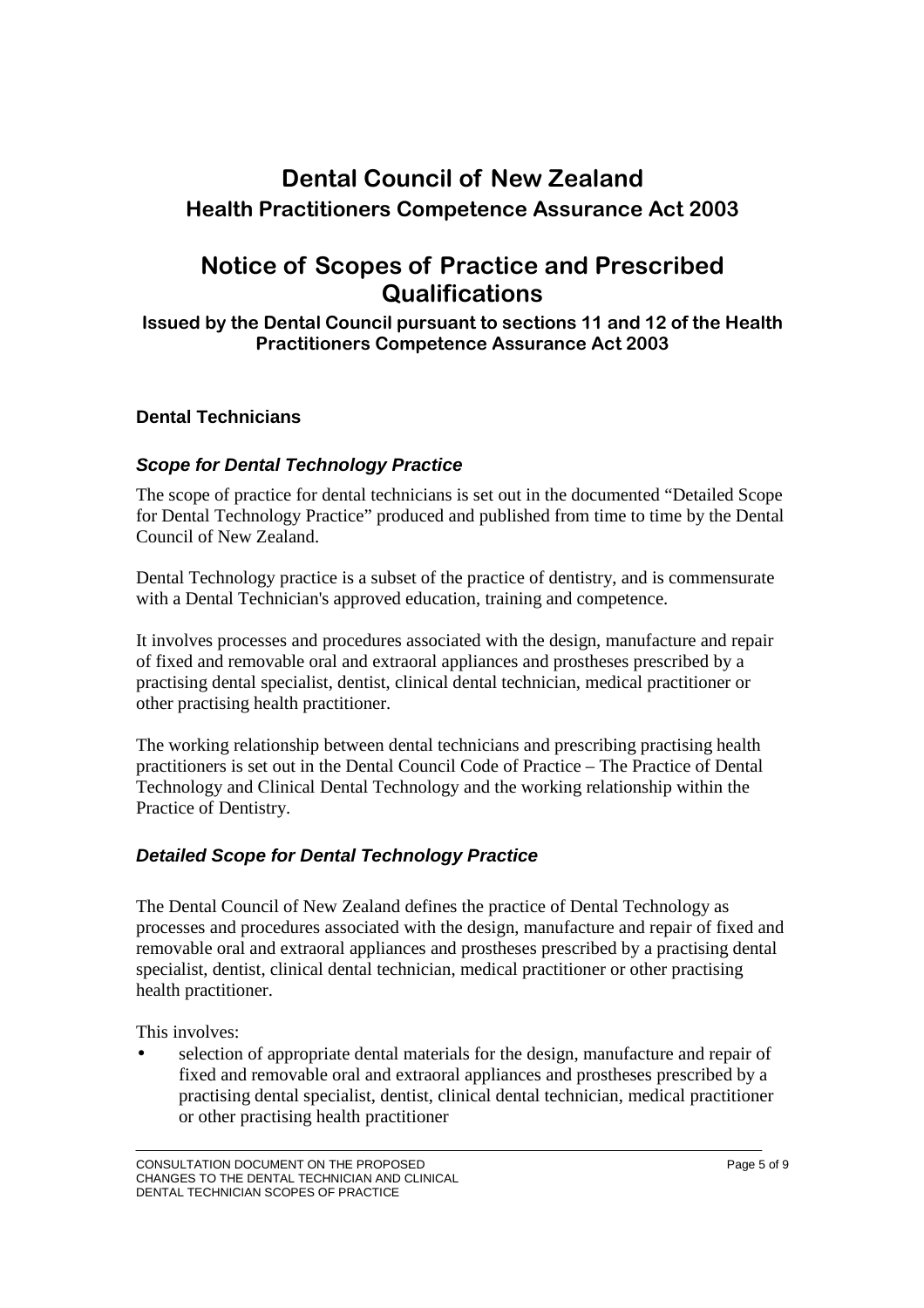- processes and procedures associated with the design, manufacture and repair of complete removable dentures and overdentures
- processes and procedures associated with the design, manufacture and repair of removable partial dentures including precision attachments
- processes and procedures associated with the design, manufacture and repair of fixed and removable orthodontic appliances
- processes and procedures associated with the design, manufacture and repair of crowns and bridges including precision attachments on natural teeth and implants
- processes and procedures associated with the design, manufacture and repair of implant overdentures and implant supported dentures
- processes and procedures associated with the design, manufacture and repair of tissue and implant supported maxillofacial, ocular and auricular appliances and prostheses, and other appliances and prostheses involved in the overall prosthetic rehabilitation of patients
- processes and procedures associated with the design, manufacture and repair of specialist treatment appliances such as, but not limited to: diagnostic stents and radiographic stents, appliances for the treatment of temporomandibular disorders, appliances for the treatment of speech disorders, appliances for the treatment of sleep disorders and appliances for the treatment of audio disorders
- undertake shade taking and shade checking, which may include the removal of a pre- loosened temporary crown and try-in of the permanent crown as prescribed by dentists or dental specialists under specific conditions as set out below and as described below and elaborated in the Dental Council Code of Practice – The Practice of Dental Technology and Clinical Dental Technology and the working relationship within the Practice of Dentistry.

As well as the activities delineated in the detailed scope for dental technology involves:

• the removal of a pre-loosened temporary crown and try-in or a permanent crown under the prescription of, and prior to the final fitting by, a dentist or dental specialist including clear, written procedures provided by the referring dentist or dental specialist which the technician must follow.

Practice in this context goes wider than dental technology to include teaching, research, and management, given that such roles influence clinical and technical practice and public safety. Areas of dental technology practice that were not included in a practitioner's training should not be undertaken unless the practitioner has completed appropriate training and practices to the standard required by the relevant Code of Practice.

#### **Prescribed Qualifications**

- Diploma in Dental Technology (issued by a New Zealand educational institution) and commenced prior to 18 September 2004; or
- Bachelor of Dental Technology (University of Otago); or
- an approved overseas dental technology qualification, plus a pass in the New Zealand Dental Technicians Registration Examination.

CONSULTATION DOCUMENT ON THE PROPOSED **CONSULTATION DOCUMENT** ON THE PROPOSED CHANGES TO THE DENTAL TECHNICIAN AND CLINICAL DENTAL TECHNICIAN SCOPES OF PRACTICE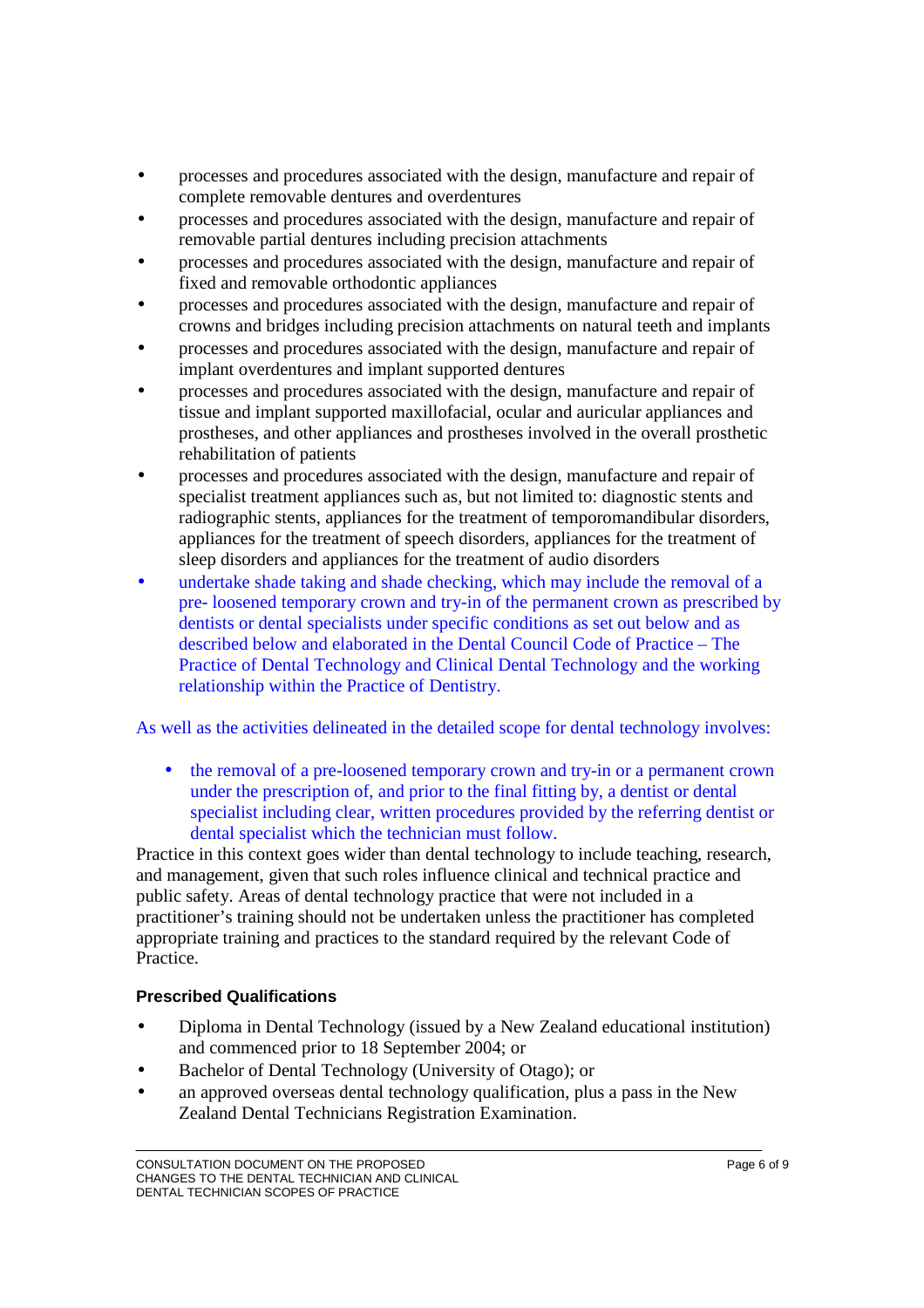### **Scope for Clinical Dental Technology Practice**

The scope of practice for clinical dental technicians is set out in the documented "Detailed Scope for Clinical Dental Technology Practice" produced and published from time to time by the Dental Council of New Zealand.

Clinical Dental Technology practice is a subset of the practice of dentistry, and is commensurate with a Clinical Dental Technician's approved education, training and competence.

It involves the scope of practice for Dental Technicians, plus the fitting of complete removable dentures and the fitting of some other types of removable dentures and oral and extraoral appliances under specific conditions – as set out in the detailed scope of practice.

The working relationship between clinical dental technicians and prescribing practising health practitioners is set out in the Dental Council Code of Practice – The Practice of Dental Technology and Clinical Dental Technology and the working relationship within the Practice of Dentistry.

### **Detailed Scope for Clinical Dental Technology Practice**

The Dental Council defines the practice of clinical dental technology as:

- processes and procedures associated with the design, manufacture and repair of fixed and removable oral and extraoral appliances and prostheses prescribed by a practising dentist, dental specialist, medical practitioner or other authorised health practitioner as set out in the detailed scope for dental technology practice
- the fitting of removable complete dentures and the fitting of some other types of removable dentures and oral and extraoral appliances under specific conditions as set out below and as described below and elaborated in the Dental Council Code of Practice – The Practice of Dental Technology and Clinical Dental Technology and the working relationship within the Practice of Dentistry
- the trail fitting and repair of removable complete and partial implant overdentures prescribed and fitted by, a dentist or dental specialist.

As well as the activities delineated in the detailed scope for dental technology practice, clinical dental technology practice involves:

- fitting and relining of removable complete overdentures when there are no natural teeth remaining and there is no diseased or unhealed hard or soft tissue
- fitting and relining removable partial dentures subject to the patient having obtained an oral health certificate from a dentist or dental specialist
- taking impressions and undertaking other non-invasive clinical procedures involved in the construction of complete and partial immediate dentures on the prescription of, and prior to the final fitting by, a dentist or dental specialist
- taking impressions, relining and undertaking other non-invasive clinical procedures involved in the construction of removable complete and partial root/tooth overdentures subject to the patient having obtained an Oral Health Certificate from

CONSULTATION DOCUMENT ON THE PROPOSED **Example 2 of 9** Page 7 of 9 CHANGES TO THE DENTAL TECHNICIAN AND CLINICAL DENTAL TECHNICIAN SCOPES OF PRACTICE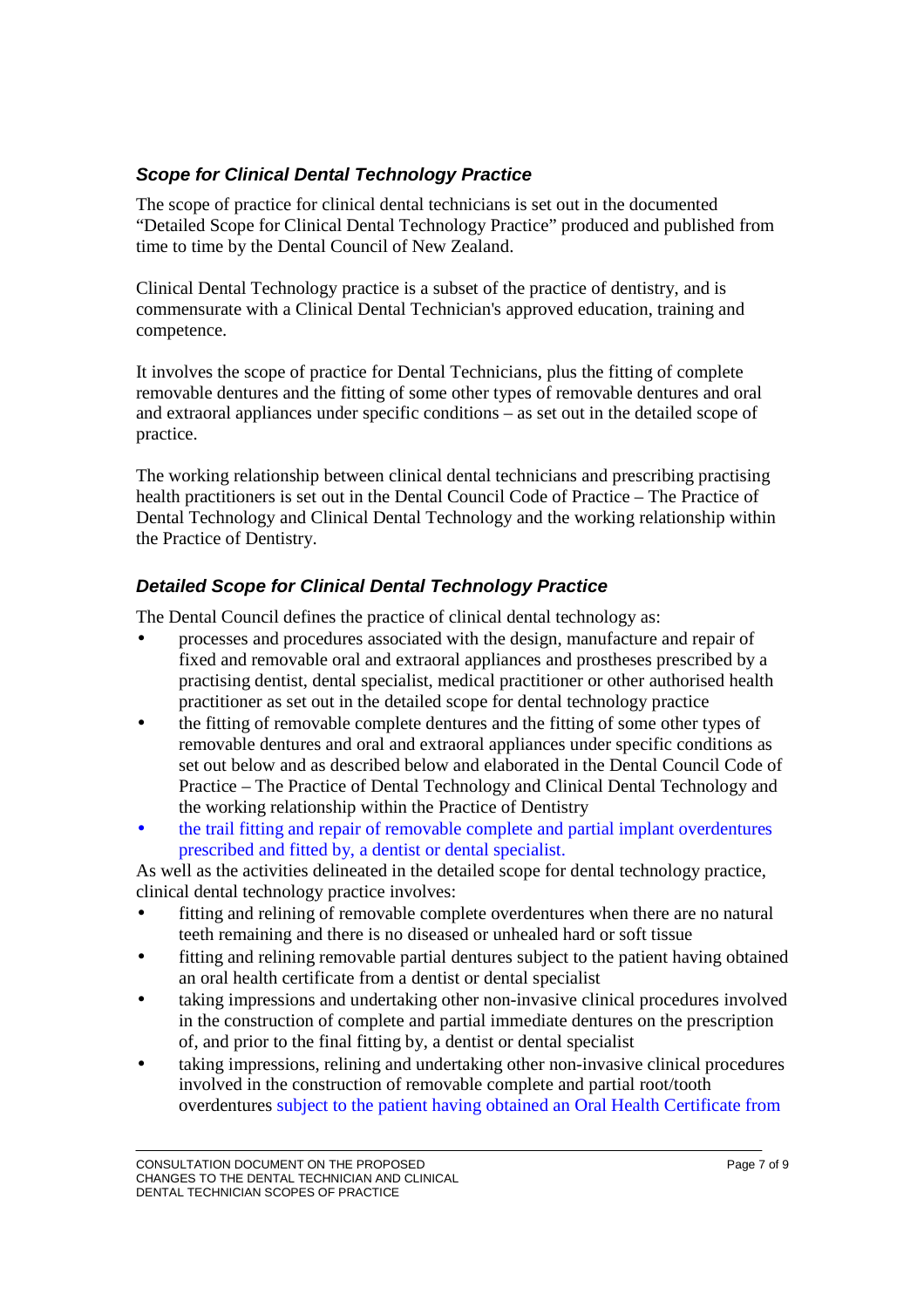a dentist or dental specialist, and prior to the final fitting by a dentist or dental specialist

- fitting and repair of extraoral maxillofacial prostheses under the prescription of a dentist, dental specialist or medical practitioner
- taking impressions and undertaking other non invasive clinical procedures involved in the construction of removable complete and partial implant overdentures on the prescription of, and prior to the final fitting by, a dentist or dental specialist. This does not include removal or placement of abutments such as healing, temporary or permanent, or impression copings.
- repairing removable, complete and partial implant overdentures prescribed and fitted by a dentist or dental specialist and appropriate referral when indicated
- relining removable complete and partial implant overdentures on the prescription of, and prior to the final fitting by, and dentist or dental specialist
- carrying out the clinical procedures associated with implant overdentures only if they have established a formal professional relationship with a dental team which may include a dentist or dental specialist
- in relation to the above activities:
	- Obtaining medical and dental histories and consulting with other health practitioners as appropriate.
	- Examination of the oral tissues to ensure that the patient's mouth is fit for purpose and free of disease, disorder or abnormality.
	- Referral of patients to a dentist, dental specialist or medical practitioner when any disease, disorder or abnormality is detected.
	- Referral of patients to a dentist, dental specialist or medical practitioner for a prescription for an oral health certificate and treatment plan where required.
	- Preparation of a treatment plan (in association with a prescription if required) and communicating this to the patient.
	- Oral health education and promotion.

Practice in this context goes wider than clinical dental technology to include teaching, research, and management, given that such roles influence clinical and technical practice and public safety.

Areas of clinical dental technology practice which were not included in a practitioner's training should not be undertaken unless the practitioner has completed appropriate training and practises to the standard required by the Dental Council Policy on Advanced Areas of Practice and the Code of Practice on The Practice of Dental Technology and Clinical Dental Technology and the working relationship within the Practice of Dentistry.

#### **Prescribed Qualifications**

• Registration in the dental technology scope of practice and a postgraduate Diploma in Clinical Dental Technology (University of Otago).